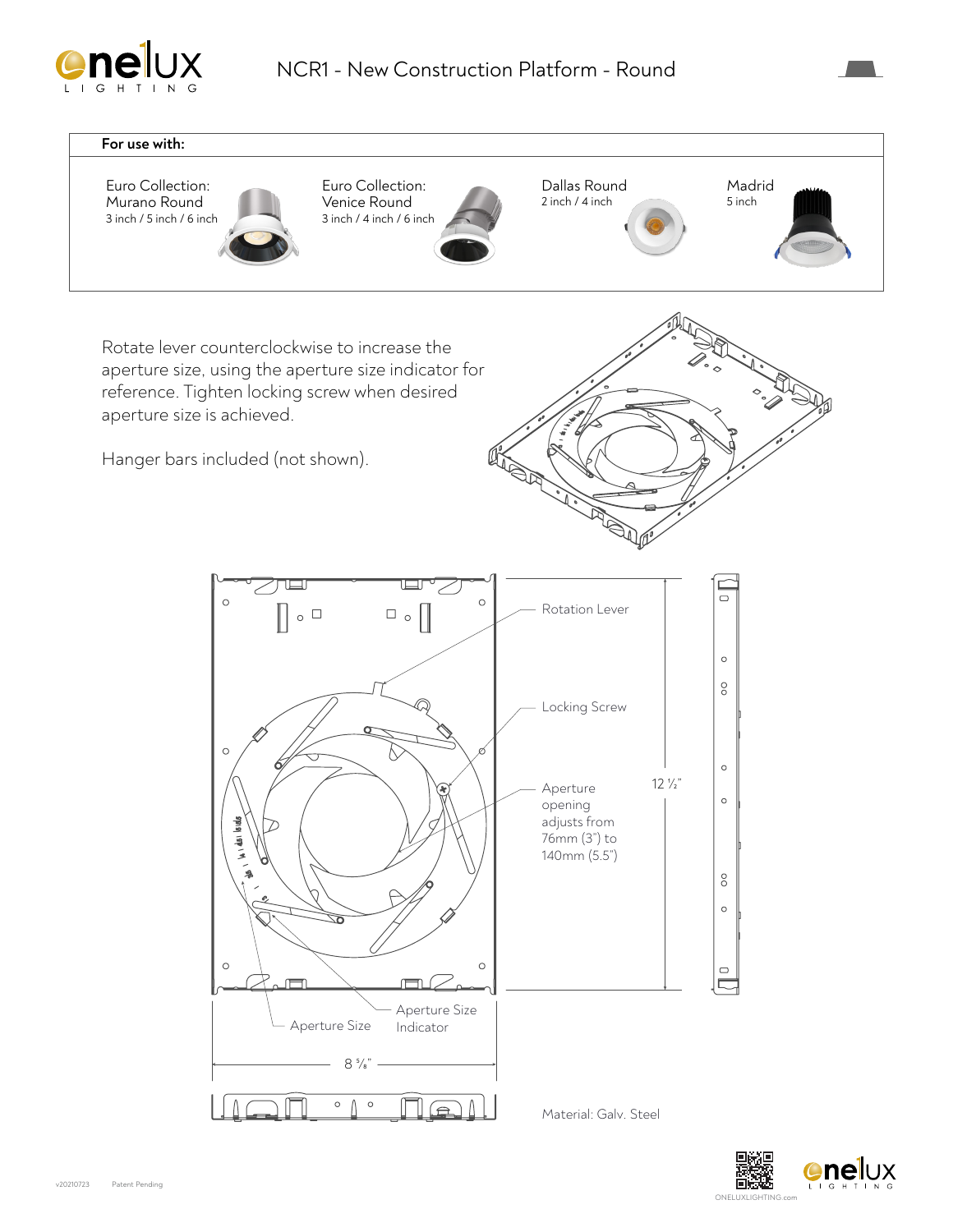



Hanger bars included (not shown).



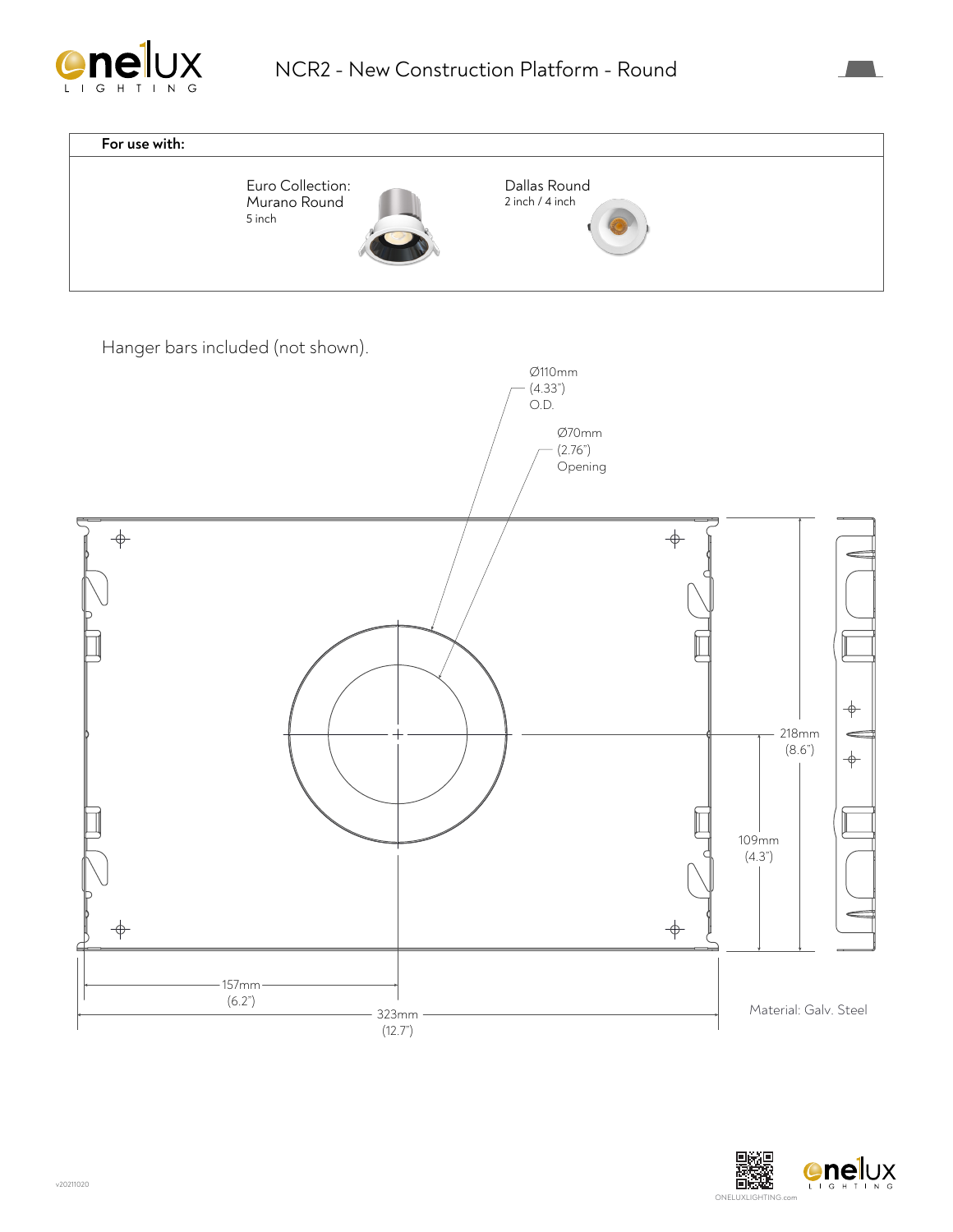